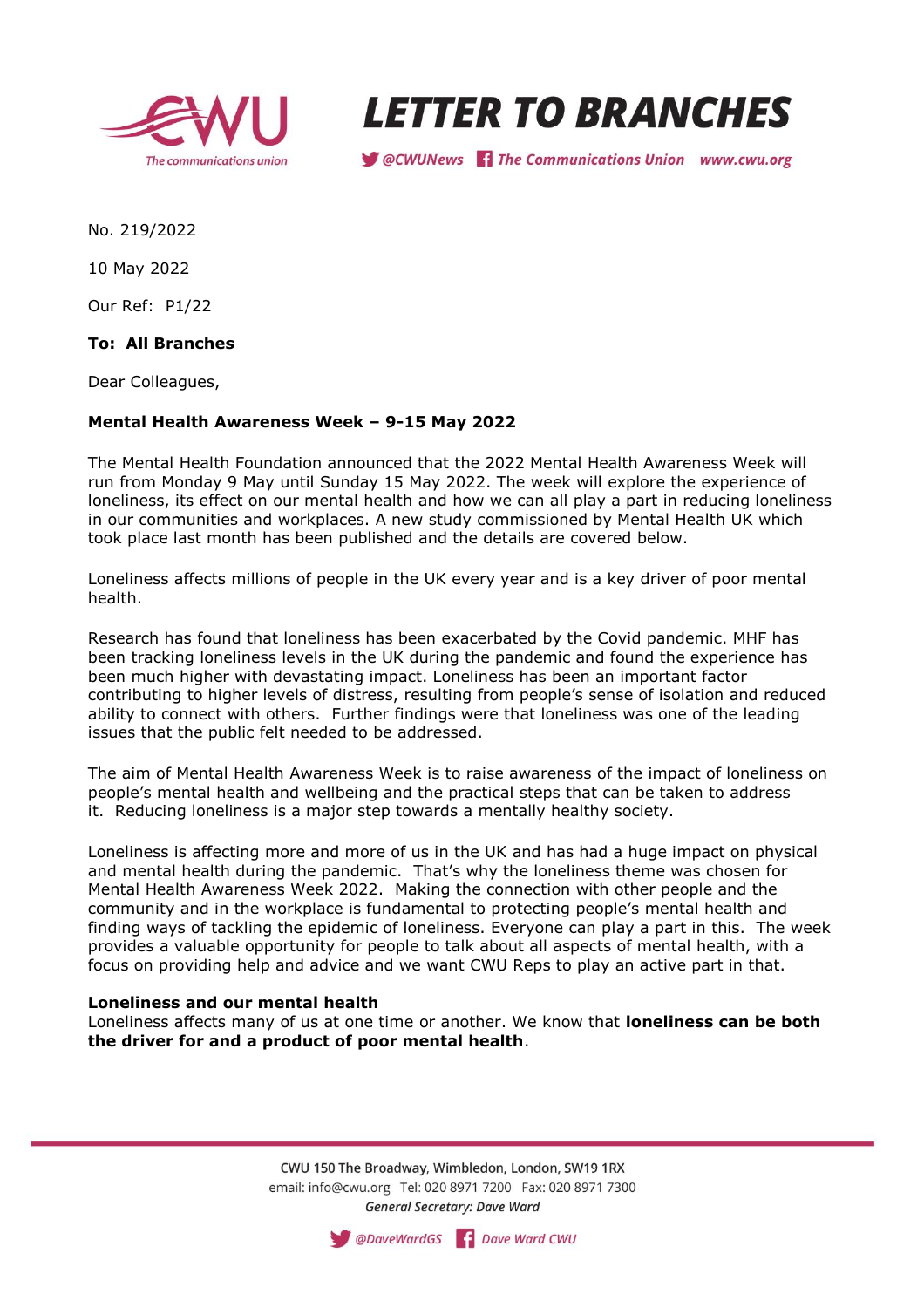**Our society is changing fast**. The pandemic has given rise to a sense of loneliness and isolation undermining confidence in daily routines. In recent times, many of us have had far less access to loved ones.

Technology is enabling healthcare professionals to see more patients without the need to travel, but on the flip side of the coin, convenience and cost efficiencies are driving more and more activities online.

**Our workplaces are also changing.** With many adapting to home and hybrid working, we need to embrace this change while building and maintaining meaningful connections with our work colleagues.

# **Let's Connect!**

The message is - **Let's connect during Mental Health Awareness Week**, and together;

- Raise awareness of the links between poor mental health and loneliness
- Let's talk start the conversation and support each other
- Keep in touch with friends, family, colleagues
- Become a volunteer to support lonely people
- Every little bit counts in tackling loneliness, isolation, depression and distress and the barriers to making the connection.

# **We need you to:**

## **1. Raise awareness**

Help people to understand links between loneliness and poor mental health, and actively check in on those around you at work and in your communities.

## **2. Start the conversation**

Foster conversations about mental health – see attached conversation guide 'talking to someone about mental health.'

**3. Volunteer your time**

Every little bit counts.

## **4. Offer assistance and support**

To those in need of advice, representation or sign-posting to professional help or counselling etc.

**Mental Health UK New Research into loneliness at work - Loneliness and our mental health at work (Mental Health UK/YouGov Study) - 1 in 5 workers feel lonely at work**  Mental Health UK teamed up with 'YouGov' to learn more about how loneliness is affecting workers in Great Britain right now by getting a snapshot into British workers' experiences of loneliness at work right now. The study which was conducted last month (April 2022) involved a sample size of 2,023 adults about their experiences of loneliness in the workplace, and how it could affect their mental health. The figures have been weighted and are representative of all GB adults (aged 18+). The report includes some practical guidance on how to tackle loneliness in your workplace.

Loneliness can affect many of us at one time or another and we can encounter it in different walks of life. One in five workers feel lonely at work on a typical working day. This report contains information about loneliness at work, how loneliness can affect our mental health, and practical advice for supporting work colleagues who may be experiencing loneliness.

UK Society and workplaces have changed in recent years. Employers and work colleagues have embraced flexible ways of working for the better, allowing for greater face time with friends, family, and housemates outside of work – but what has this meant for our connections at work?

## **What is loneliness?**

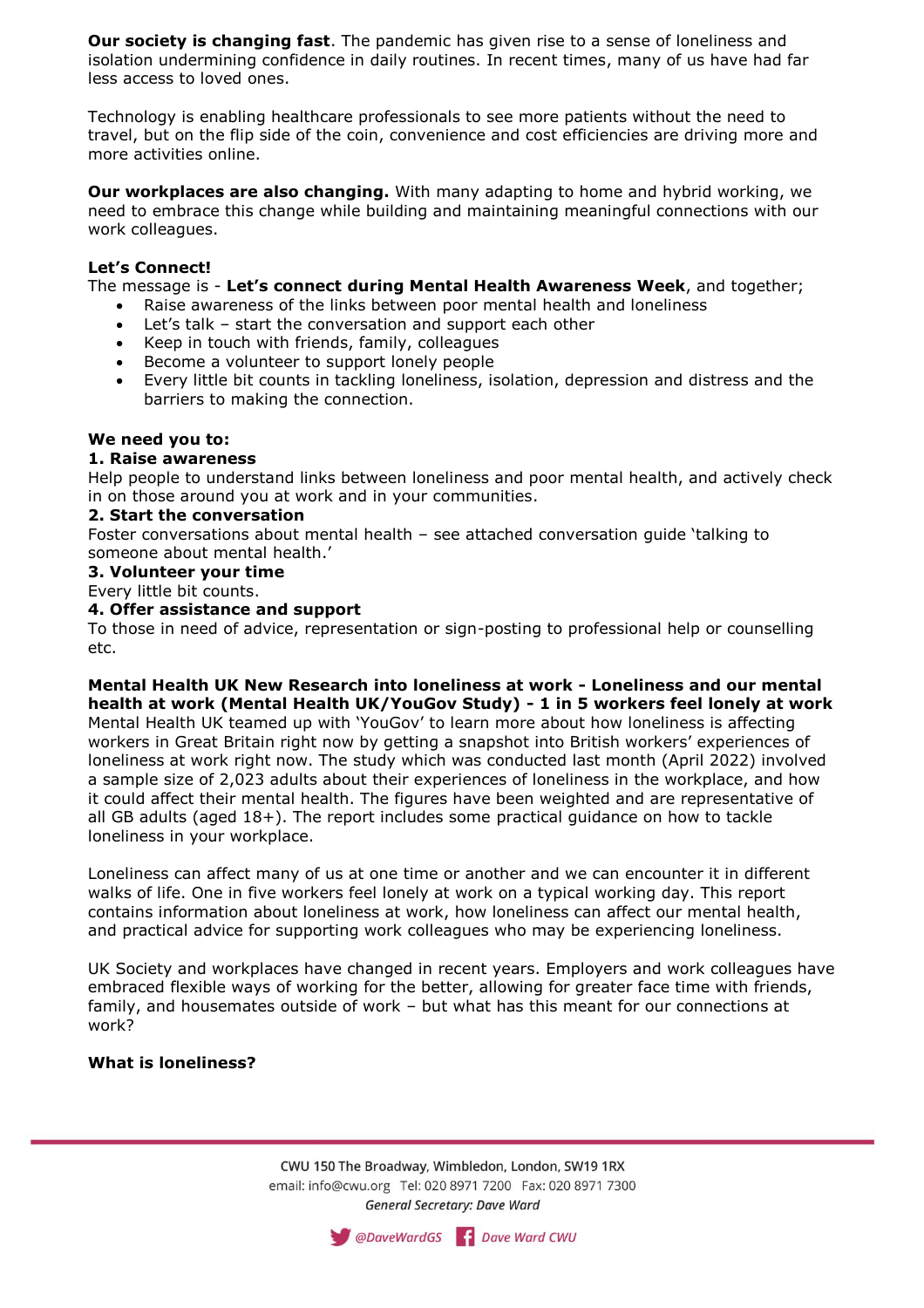According to the World Health Organisation (WHO), 'loneliness' is "the pain we feel when our social connections do not meet our needs", while 'social isolation' is "the state of having a smaller number of social contacts, which may contribute to loneliness."

Loneliness affects many people at one time or another. The research found that **one in five (20%) workers feel lonely at work** on a typical working day. We know that loneliness can be both the driver for and a product of poor mental health. **Almost a quarter of workers (23%) agreed that feeling lonely at work has affected their mental health**.

## **Talking about loneliness at work**

When asked about the **factors that could prevent them from talking about loneliness at work**, 53% agreed **'Lack of own time or capacity within work hours to discuss this with others'**, while 50% agreed that **'a culture at work which does not actively encourage people to talk about mental health'** and **'feeling that my line manager or senior leader does not have time to meet with me, or won't be able to support me'** as key reasons that could prevent them from opening up about the topic at work. Mental Health UK state that they know it can often feel tricky to know how to approach a chat about mental health at work, or to find the 'right' words once you do. MHUK have produced a **"Conversation Guide"** designed to help in this respect (copy attached).

# **How do you start a mental health conversation?**

**Find a quiet place with an informal atmosphere where possible**. A conversation about mental health shouldn't feel like a formal interview. Actively listen to the person by giving them your undivided attention. Leave any questions or comments until the person has finished, so you don't interrupt them. Follow the attached MHUK guide.

# **Home and hybrid working**

During the pandemic, some workers were encouraged to work from home unless they could not do so like the majority of CWU members. **Just under half of British workers (46%) have a fixed working location** (such as an office), while **23% are 'hybrid' or 'agile' workers** (i.e. a mixture of home and location-based working), **18% are home-based** (i.e. working from home full-time), and **9% are field-based** (i.e. based away from home, but at a variety of locations). Regionally, fixed location working is most common in the Midlands (54%), home working is most common in Wales (23%) and hybrid or agile working is most common in London (35%).

## **Supporting younger workers**

**Those aged 18-24 are twice as likely to feel lonely at work than others** (39% vs 18%). In fact, the older the age group the researchers spoke to, the lower their likelihood of feeling lonely in the workplace. **41% of 18–24-year-old workers and 30% of 25–34-year-old workers agreed that loneliness at work has affected their mental health**, in contrast to 17% of those aged 45-54 and 15% of those aged 55+. **Workers aged 45-54** feel most confident letting colleagues know when they're feeling lonely or isolated at work (49%), while **59% of workers aged 18-24 do not feel confident letting colleagues know when they're feeling lonely or isolated at work** – just 34% do. **39% agreed that 'insensitivity from other colleagues around culture and faith' could impact on their mental health at work**.

## **Loneliness and the factors which may impact mental health**

When asked about the factors which could impact on peoples' mental health at work,

- 45% of British workers agreed that 'lack of contact time with my immediate team' could,
- 43% agreed that 'the cost of engaging with my colleagues physically' could**,** and
- 42% agreed that 'lack of contact time with my line manager or senior leader' could.

Younger workers agreed more strongly that lack of contact time with colleagues could impact on their mental health at work.